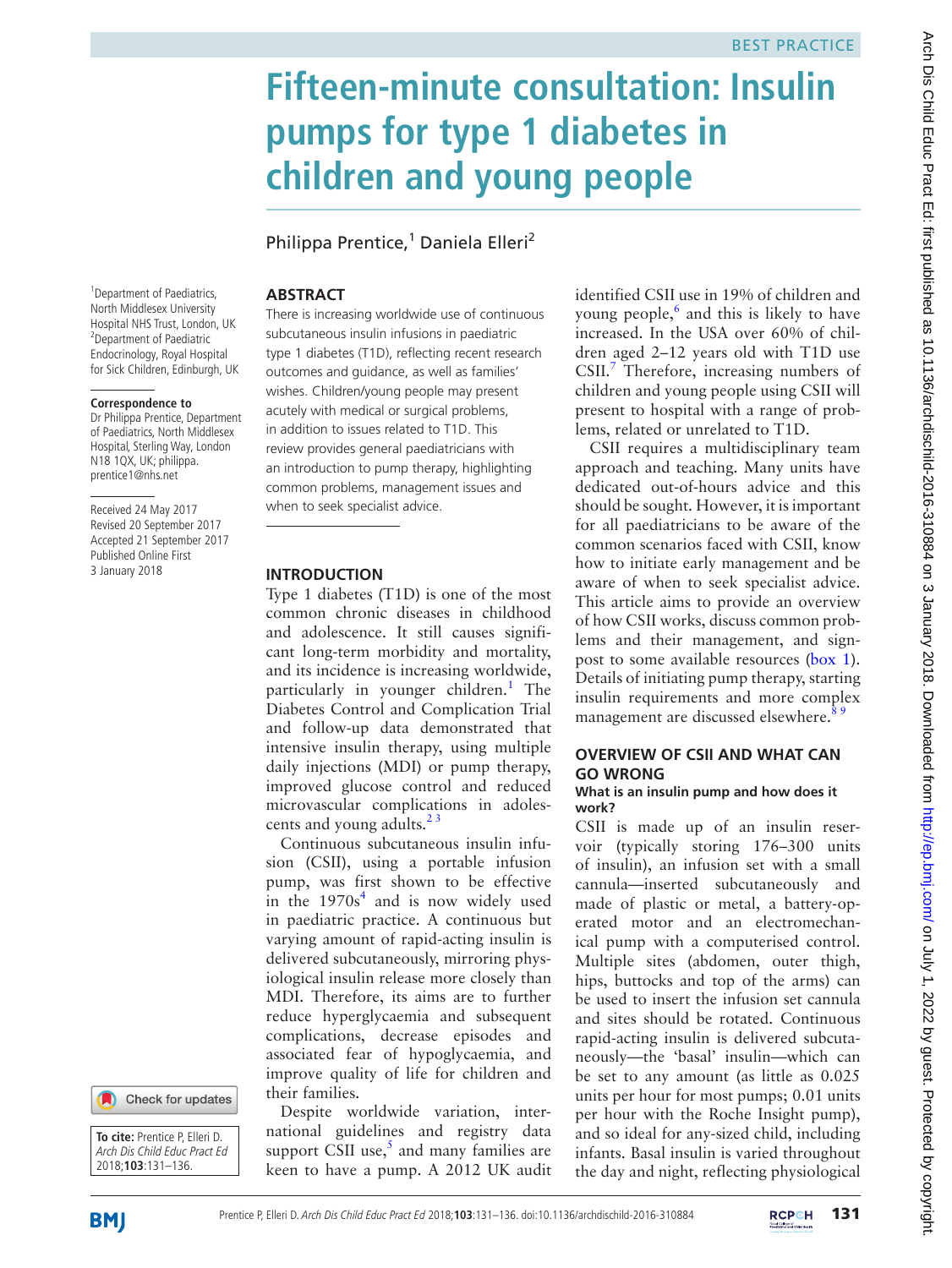### **Box 1 Resources**

- <span id="page-1-0"></span>► Insulin pumps and continuous glucose monitoring made easy<sup>[8](#page-5-6)</sup>
- ► Carbohydrate counting:<www.carbsandcals.com>
- ► Exercise with type 1 diabetes: <www.runsweet.com>
- $\blacktriangleright$  A few useful apps:
	- Carbs & Cals
	- Cook & Count
	- Fitness Pal

variation in fasting insulin requirements. Additionally, 'bolus' insulin is given before meals, and as 'correction doses' in hyperglycaemia, via the computerised handset device. Most families use bolus calculators incorporated into the CSII, entering carbohydrate intake, along with their current blood glucose (BG) reading, to calculate insulin doses. The handset display allows recall of information, such as basal insulin rates throughout the day and total daily doses of insulin. Further terminology is explained in [box](#page-1-1) 2.

#### **Is using CSII better than other insulin regimens?**

Few randomised controlled trials or long-term data exist in the paediatric population. Therefore, most guidance results from expert opinion and observational studies.<sup>10</sup> Although still disputed,<sup>11</sup> the majority of systematic reviews, meta-analyses and guideline recommendations suggest that CSII results in lower risk of hypoglycaemia, lower insulin requirements, and better glycaemic control in children and young people, although improved glucose control also depends on glycated haemoglobin (HbA1c) before commencing CSII.[12 13](#page-5-9) Recent data from the SWEET (Better control in Pediatric and Adolescent diabeteS: Working to crEate CEnTers of Reference) project, including 16570 children across 46 international centres, demonstrated lower HbA1c in children of all age groups using CSII, compared with MDI.<sup>[14](#page-5-10)</sup>

#### **So when should insulin pumps be used?**

The National Institute for Health and Care Excellence (NICE) guidance (technology appraisal guidance 151, 2008) recommends CSII therapy as a treatment option for  $T1D^{15}$  in:

- ► children of 12 years or older when HbA1c levels remain high (69mmol/mol or above (8.5%)) using MDI, despite a high level of care
- ► children of 12 years or older with disabling hypoglycaemia—repeated or unpredictable episodes of hypoglycaemia causing persistent anxiety and reduced quality of life, when trying to achieve HbA1c targets with MDI
- ► children under 12 years when MDI is deemed 'impractical' or 'inappropriate'.

International recommendations do not include these age ranges. The global International Diabetes Federation/International Society for Pediatric and Adolescent Diabetes guideline (2011) suggested that CSII should be available and considered for all children and young

### **Box 2 Terminology**

<span id="page-1-1"></span>► HbA1c—glycated haemoglobin, giving a measure of average BG level over the previous 8–12weeks; HbA1c target (NICE): 48mmol/mol=6.5%

#### **Pumps and sensors**

- ► CSII**—**continuous subcutaneous insulin infusion or insulin pump
- ► Patch pump—tubing-free insulin pump
- ► Continuous glucose monitoring sensor (CGMS) subcutaneously inserted device measuring interstitial glucose levels continuously
- ► Sensor-augmented pump**—**combines CSII with CGMS, allowing the user to know real-time frequent BG levels, and can also allow automated pump suspension in hypoglycaemia
- Artificial pancreas system-closed-loop system where BG levels are continuously monitored and the insulin delivered is automatically adjusted, using the systems algorithm; this is currently being used in research studies, either with insulin or using insulin and glucagon together

#### **Insulin**

- Bolus insulin—insulin dose given at a specific time point (before meals or to correct a high BG level); should not be given more frequently than 2 hourly
- ► Basal insulin—continuous 'background' insulin (suppressing hepatic glucose production)
- ► Insulin carbohydrate ratios—amount of carbohydrate (in grams) 1 unit of insulin should be given for, for example, 1:10 ratio at breakfast—1 unit of insulin should be given for every 10 g of carbohydrate eaten at breakfast time
- ► Correction dose/insulin sensitivity factor (ISF)—predicted reduction in glucose level with 1 unit insulin, for example, 1:8—1 unit of insulin should reduce the BG level by 8mmol/L
- ► 'Insulin on board'**—**amount of insulin still active from previous recent bolus doses

BG, blood glucose; NICE, National Institute for Health and Care Excellence.

people[.16](#page-5-12) Previously, the first international consensus statement (2007) also recommended that all children with T1D were candidates, but particularly those with large BG fluctuations, microvascular complications (and/or risk factors for macrovascular complications), current treatment compromising lifestyle, recurrent severe hypoglycaemia or suboptimal HbA1c.<sup>[10](#page-5-7)</sup>

It is also important to discuss the relative merits of both CSII and MDI with the child/young person and their family. Advantages of CSII include fewer injections, more flexibility and the aim of improved glycaemic control; potential disadvantages are the complexity and education needed, constant attach-ment to the pump and frequent BG level checking.<sup>[9](#page-5-13)</sup>

#### **Choice of CSII systems and how do they differ**

There are many CSII systems available, made by different companies, including Animas (Johnson &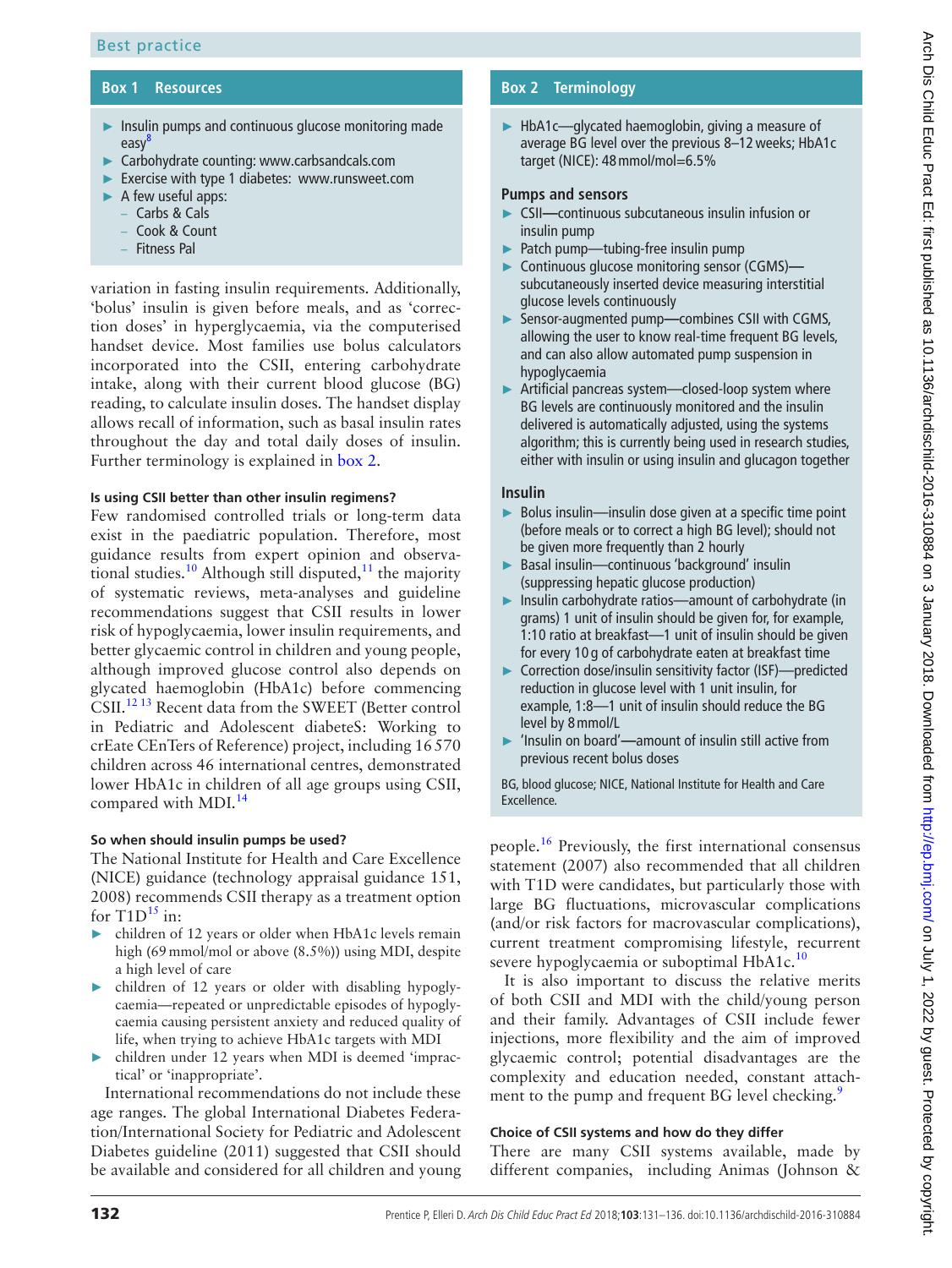Johnson), Cellnovo, Medtronic, Omnipod, Roche, Sooil, Ypsomed. Children/young people and their families may have a choice, and decisions might be influenced by the design of the computerised handset device, tubing, cannula types, colour and whether the pump is waterproof. The majority of pumps use a subcutaneous cannula; however, an alternative is the 'patch pump', which attaches directly to the skin, and therefore needs no tubing.

Glucometer devices may be integrated into or be separate from the CSII. The insulin reservoir is either loaded with prefilled insulin cartridges or the child/ carer needs to fill the insulin cartridge manually, as per the manufacturer's instructions. There are variations in algorithms to calculate insulin boluses, set by the manufacturers, for example in the prediction models used for glucose rise after meals, whether the pump corrects to a high/low BG target or to mid-range, and how the algorithm interprets 'insulin on board' if multiple insulin boluses are given [\(box](#page-1-1) 2).

Some pumps can upload glucose levels (generally every 5min) from subcutaneous continuous glucose monitoring sensors. 'Sensor-augmented' pumps are provided with features that also allow automatic suspension of insulin delivery to prevent hypoglycaemia. Closed-loop artificial pancreas systems provide automated insulin delivery by a control algorithm, which uses sensor glucose readings to direct the insulin infusion via the pump. Closed-loop systems are the hope for the future, and trials have shown improved glucose control, reduction in hypoglycaemia and patient satisfaction.<sup>17</sup>

# **What can go wrong with an insulin pump?**

Insulin delivery can be disrupted by pump malfunction or dislodgement of the cannula, causing insulin leakage. The pump mechanism can fail or the battery run down, and handsets can become damaged, for example by water (although some pumps are water-resistant) or breakage of the screen. Insulin delivery can be obstructed due to an occlusion, air bubble or kinking of the tubing.<sup>818</sup>

# **The child/young person presenting acutely**

Children/young people using CSII may present acutely with hyperglycaemia or hypoglycaemia, or with an unrelated medical or surgical condition. In all scenarios some knowledge about the pump, insulin requirements and BG values is needed.

# **Key questions to ask**

The following questions may be relevant, tailoring to specific problems:

# **BG readings and insulin given**

- What is the current BG?
- What has the recent trend of BG values been?
- ► Have they had any hypos? What treatment was given?
- ► How much insulin have they given today? Has there been any insulin:carbohydrate mismatch, for example, any carbohydrate eaten without giving insulin?
- When did they last give an insulin bolus?
- Have correction boluses been given?
- What has their oral intake been like?

# **Blood ketones**

What is the ketone level and what has the trend been? *Blood ketones must always be checked if unwell (regardless of the BG) and with hyperglycaemia (BG >14 mmol).*

# **Other factors**

- ► Any recent travel, altering the time on the insulin pump to local time, which has not been changed back.
- Recent exercise—this is a complex area, and depending on the type and intensity of different sports can cause either hypoglycaemia or hyperglycaemia. Effects can also be immediate or much later, even affecting BG levels the subsequent day.

# **Acute management**

Children and their families will be given 'sick day rules' advice to follow and should contact the diabetes on-call team when unsure. It is important to remember that insulin should never be stopped even when a child is unwell, but may need adjusting. If a child presents to hospital, specialist advice should still be sought, including out-of-hours.

An overview of management is discussed below and in [figure](#page-3-0) 1 and [figure](#page-4-0) 2.

# **The child in DKA**

The management of DKA must be the same as with any child, following national guidelines.<sup>19</sup> Since CSII delivers rapid-acting insulin alone, with no long-acting insulin, children are potentially at greater risk of DKA, than those on MDI, if the CSII stops working or when they are disconnected from the pump. The risk of DKA is high after 4–6hours, but blood ketones may start rising 1–2hours after disconnection.

CSII should be stopped when intravenous insulin is started. When subcutaneous insulin is restarted, CSII should be started at least an hour before stopping intravenous insulin. The insulin cartridge and infusion set should be changed, with a new cannula inserted.

# **The child with hyperglycaemia (BG >14mmol/L) who is not in DKA**

A child/young person presenting with hyperglycaemia may be unwell and temporarily be needing more insulin, or have a faulty CSII system. Ketone levels must always be checked in hyperglycaemia, ideally with blood ketone strips, as recommended by NICE guidance (2015) ([figure](#page-3-0) 1). $^{20}$ 

# Intercurrent illness

During acute illness, even with reduced oral intake, additional insulin is likely to be needed. Families should follow 'sick day rules', often as flow charts, showing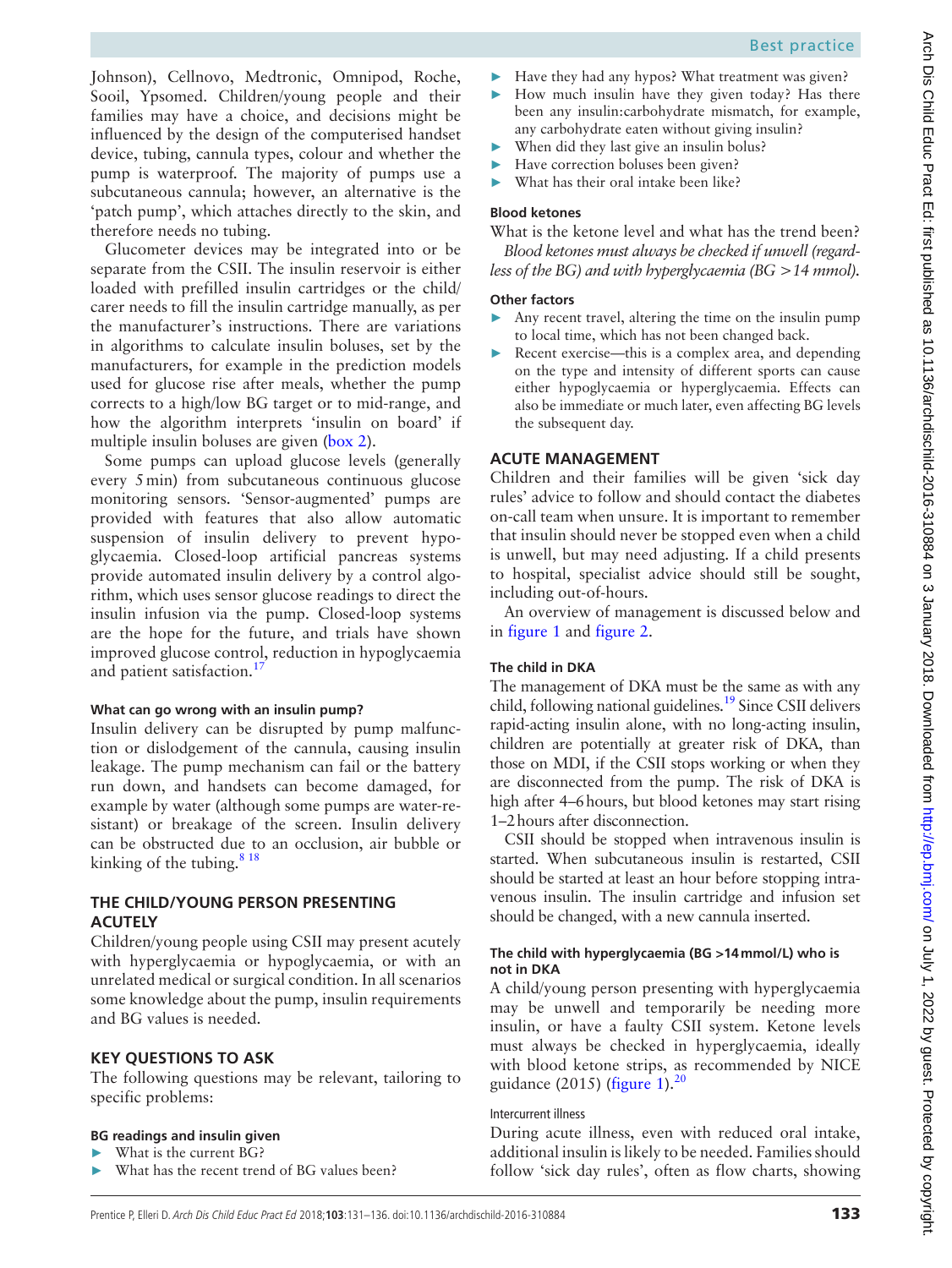what to do depending on BG and ketone levels, and national guidance should be followed. $^{21}$  $^{21}$  $^{21}$ 

Extra insulin can be given as bolus doses and/or by increasing the CSII basal insulin rate. An initial correction bolus can be given via the pump, using the bolus calculator (which uses the insulin sensitivity factor (ISF)). However, with no improvement or high/rising ketone levels, a bolus of rapid-acting insulin should be given with an insulin 'pen' and the CSII infusion set changed. All children/young people using CSII will have a rapid-acting insulin 'pen' for this reason. If families are unsure of the ISF, a correction dose can be estimated from the TDD, found on the CSII monitor

[\(box](#page-4-1) 3). With high/rising ketone levels it is appropriate to give 10%–20% of TDD, depending on the ketone value. $^{21}$  $^{21}$  $^{21}$  It is important to remember that insulin boluses can be given 2hourly but not more frequently to avoid 'insulin stacking' (where previous insulin is still active). Additionally an increased temporary basal rate may need to be set (125%–200%). All increases in insulin should be discussed with the diabetes team.

For any unwell child with T1D, frequent BG and ketone monitoring (hourly–2 hourly) should continue, and fluids encouraged to avoid dehydration and increase renal excretion of ketone bodies, using sugar-free fluids in hyperglycaemia. If there is no



<span id="page-3-0"></span>Adapted from: BSPED guideline: Management of Type 1 Diabetes Mellitus during illness in children and young people under 18 years (Sick Day Rules) 2015 (21)

**Figure 1** Management of hyperglycaemia. BG, blood glucose; CSII, continuous subcutaneous insulin infusion; DKA, diabetic ketoacidosis.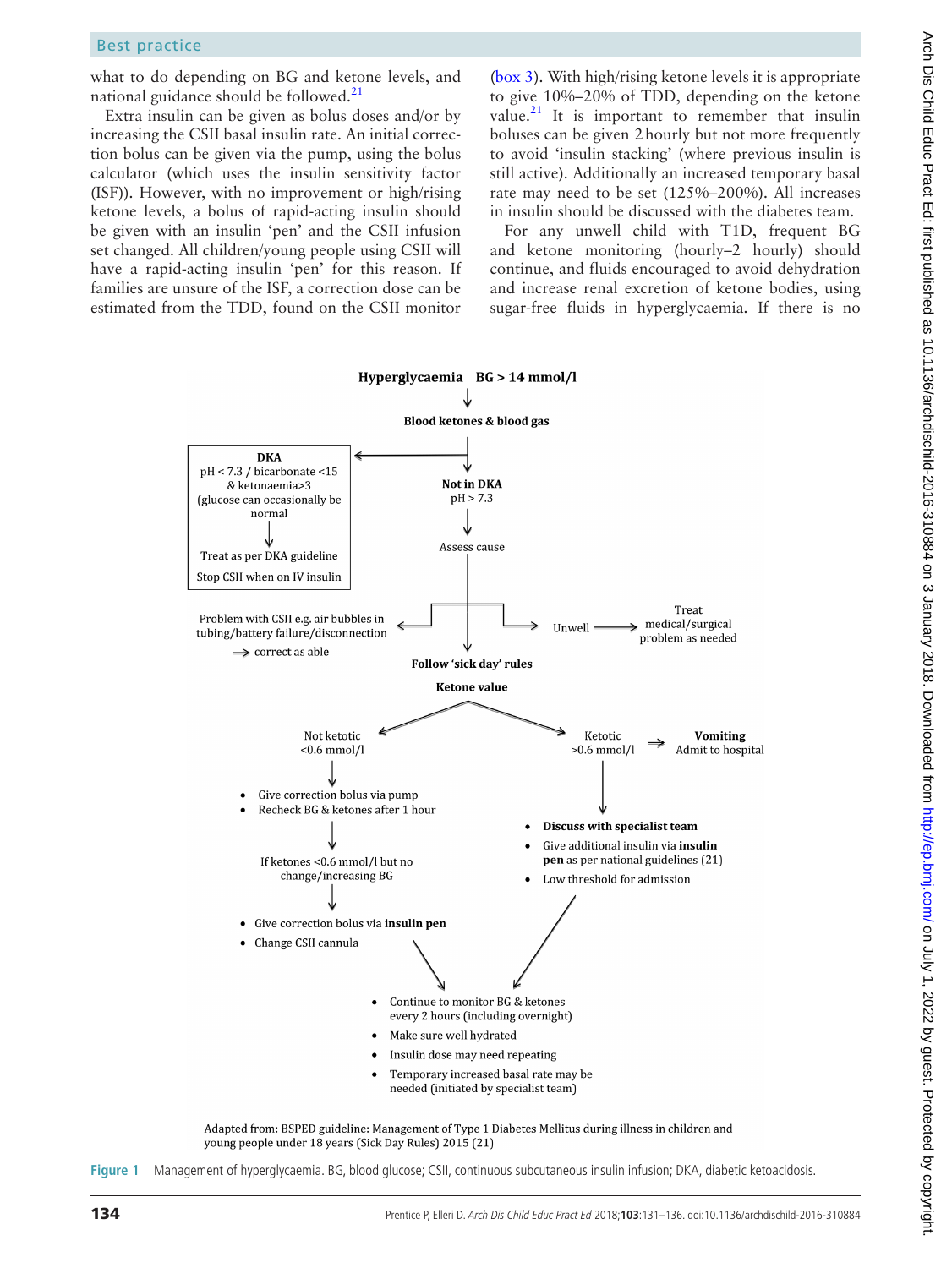

<span id="page-4-0"></span>**Figure 2** Management of hypoglycaemia.

## **Box 3 Rules/practical tips**

## <span id="page-4-1"></span>**How to calculate correction dose/insulinsensitivity factor (ISF):**

- ► '100' rule 100/pump TDD
- ► For example, if the TDD is 20, the ISF is  $100/20=5$ .
- ► So, 1 unit of insulin will reduce blood glucose by 5mmol/L.

#### **How to calculate approximate insulin:carbohydrate ratio:**

- ► '500' rule 500/pump TDD=insulin to carb ratio
- ► For example, if the TDD is 20, the ratio is 500/20=25.
- That is, 1 unit insulin should be given with  $25 g$ carbohydrate.
- ► Or '300' rule is often used instead for young children.

#### **To convert HbA1c mmol/mol to %:** [http://www.diabetes.co.uk/hba1c-units-converter.html.](http://www.diabetes.co.uk/hba1c-units-converter.html)

improvement, ketone levels are rising or the child is vomiting, they will need admission.

## Problems with CSII

In hyperglycaemia, checks should always be made for battery failure, disconnection or tubing occlusion. If air is seen in the tubing, it should be disconnected and the CSII 'prime' cycle used to prime the tubing with insulin, removing air bubbles. All manufacturing companies have a telephone support service for families (normally 24hours) and can troubleshoot other problems.

## **Hypoglycaemia—BG value <4mmol/L**

Hypoglycaemia must be treated immediately with fastacting carbohydrate, or with intravenous dextrose if severe. All families are provided with an emergency kit containing glucose, and intramuscular glucagon to use if the child is not able to take oral glucose, while